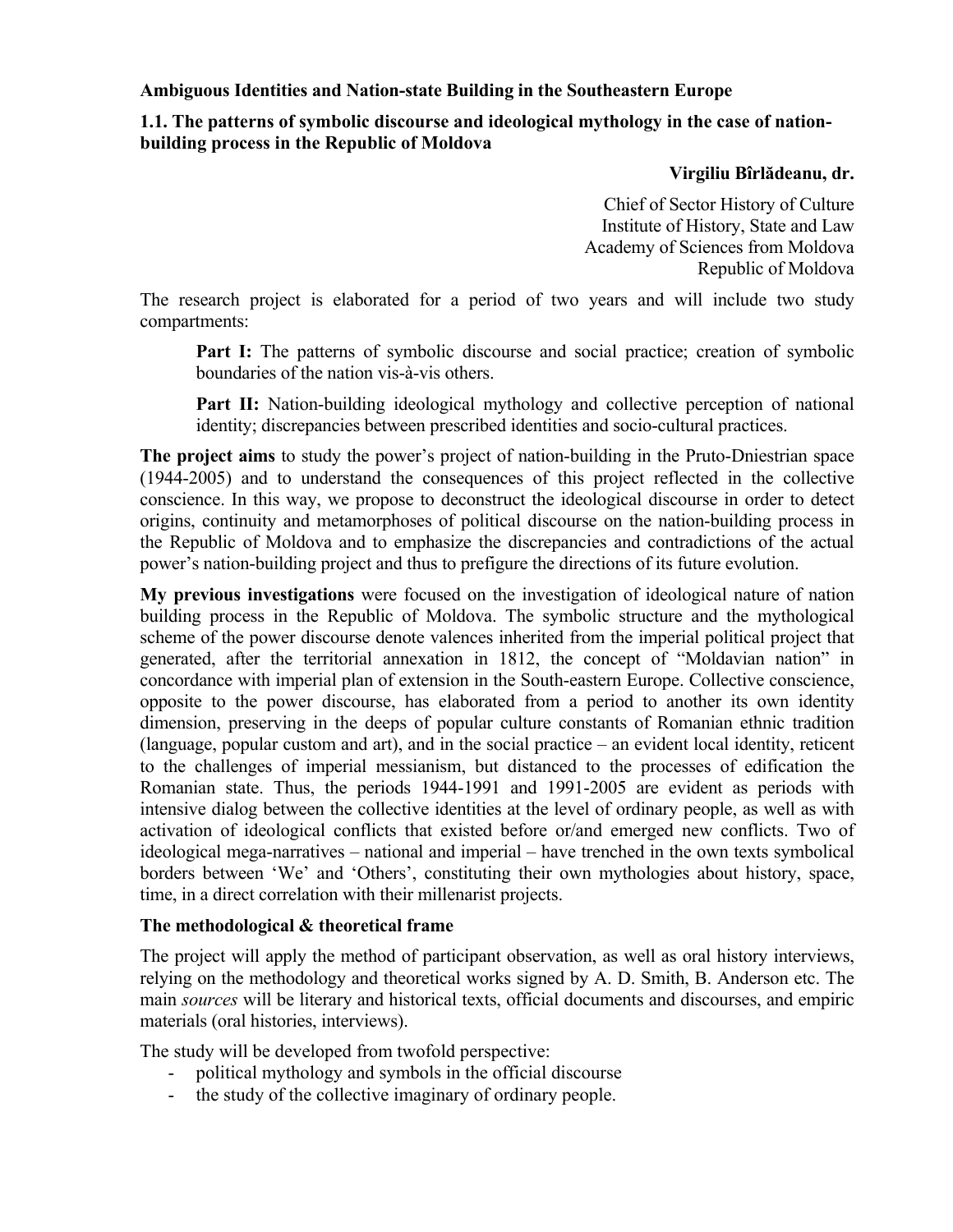The results of this research project will be two articles concerning the part I ("The patterns of symbolic discourse and social practice; creation of symbolic boundaries of the nation vis-à-vis others") and the part II ("Nation-building ideological mythology and collective perception of national identity; discrepancies between prescribed identities and socio-cultural practices").

### **Selective Bibliography:**

**Anderson, B**. (1991) *Imagined Communities: Reflections on the Origin and Spread of Nationalism*,  $2<sup>nd</sup>$  edn (London: Verso).

**Boia, L.** (1998) *Jocul cu trecutul. Istoria între adevăr şi ficţiune* (Bucureşti: Ed. Humanitas).

**Cohen, A. P.** (1985) *The Symbolic Construction of Community* (London: Tavistock).

**Fruntaşu, I.** (2002) *O istorie etnopolitică a Basarabiei 1812-2002* (Chişinău: Cartier).

**Gellner, E.** (1983) *Nations and Nationalism* (Ithaca; New York: Cornell University Press)

**Girardet, R.** (1996) *Mythes et mythologies politiques* (Paris: Éd. du Seul).

**Guibernau M.** and **Hutchinson J.** (2004) *History and national destiny: ethnosymbolism and its critics* (Oxford; Malden, MA: Blackwell).

**Hearn, J.** (2006) *Rethinking Nationalism, A Critical Introduction* (New York: Palgrave MacMilan).

**Hobsbawm, E.** and **Ranger T.**, eds, (1983) *The Invention of Tradition* (Cambridge University Press).

**Hroch, H.** (2000) *The Social Preconditions of National Revival in Europe* (New York: Columbia University Press).

**King, Ch.** (2000) *The Moldovans. Romania, Russia, and the Politics of Culture* (Standford University: Hoover Institution Press**,**).

**Meurs, W. van** (1996) *Istoriografia comunistă despre problema basarabeană* (Chişinău: Arc).

**Nicoară, S.** (2002) *Naţiunea modernă. Mituri, simboluri, ideologii* (Cluj-Napoca: Accent).

**Smith, A.** (1992*) Ethnicity and nationalism* (New York: E. J. Brill).

**Tishkov, V.** (1997) *Ethnicity, nationalism and conflict in and after the Soviet Union: the mind aflame*, (London: SAGE Publication Ltd).